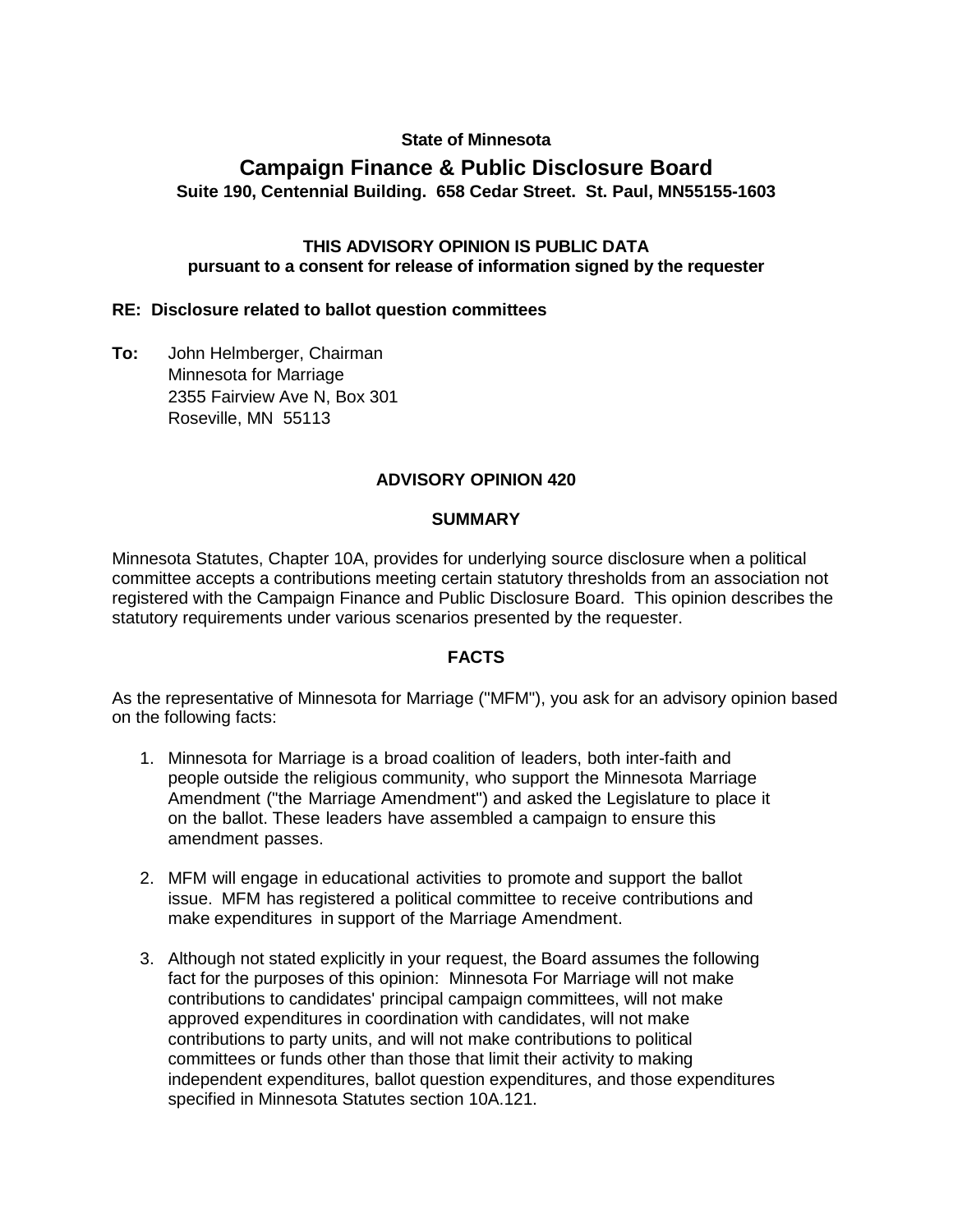4. Although not stated explicitly in your request, the Board assumes the following fact for the purposes of this opinion: The donors described in the questions you pose are not registered political committees and do not have political fund accounts registered with the Board.

Based on the above statement of facts, you ask several questions about the disclosure required by Chapter 10A of Minnesota statutes as it applies to Minnesota For Marriage. The questions are listed as Issues in the opinion below.

#### **Issue One**

If MFM receives a contribution in excess of \$100 from a for-profit corporation, is MFM required to obtain and report additional information regarding the underlying source(s) of the funds contributed to MFM? If so, what is MFM required to obtain and report?

#### **Opinion**

The Board has recognized that a political committee that exists to promote or defeat a ballot question is included in the definition of an independent expenditure political committee created by the legislature in 2010. An independent expenditure political committee is a political committee that makes only independent expenditures and other expenditures specified in §10A.121. Section 10A.121 permits an independent expenditure political committee to make any expenditure other than (1) contributions to candidates or party units or (2) contributions to political committees or funds that themselves make contributions to candidates or party units. Thus an independent expenditure political committee may exist solely to promote or defeat a ballot question.

Minnesota Statutes Section 10A.27, subd. 14, provides that an association that uses revenue from the operation of a business to make contributions to an independent expenditure political committee may do so without providing any underlying source disclosure to the recipients of those contributions. For the purposes of this opinion, the Board assumes that the contribution from the for-profit corporation referenced in your question is money that constitutes revenue from the operation of a business. Thus, the corporate donor may make unlimited contributions to MFM without any underlying source disclosure.

The Board recommends that MFM secure from the for-profit corporate donor a statement that the contribution is made from revenue from the operation of a business, in order to ensure that the contribution falls under §10A.17, subd. 14. However, this recommendation is not a statutory requirement and any documentation obtained by MFM in this regard is part of its own records and is not filed with the Board.

#### **Issue Two**

If MFM receives a contribution in excess of \$100 but less than \$1,000 from a nonprofit, tax exempt organization established under Section 501(c)(4) of the Internal Revenue Code, is MFM required to obtain and report additional information regarding the underlying source(s) of the funds contributed to MFM? If so, what is MFM required to obtain and report?

#### **Opinion**

Under the assumed facts, the nonprofit corporate donor is an association not registered with the Board (an "unregistered association").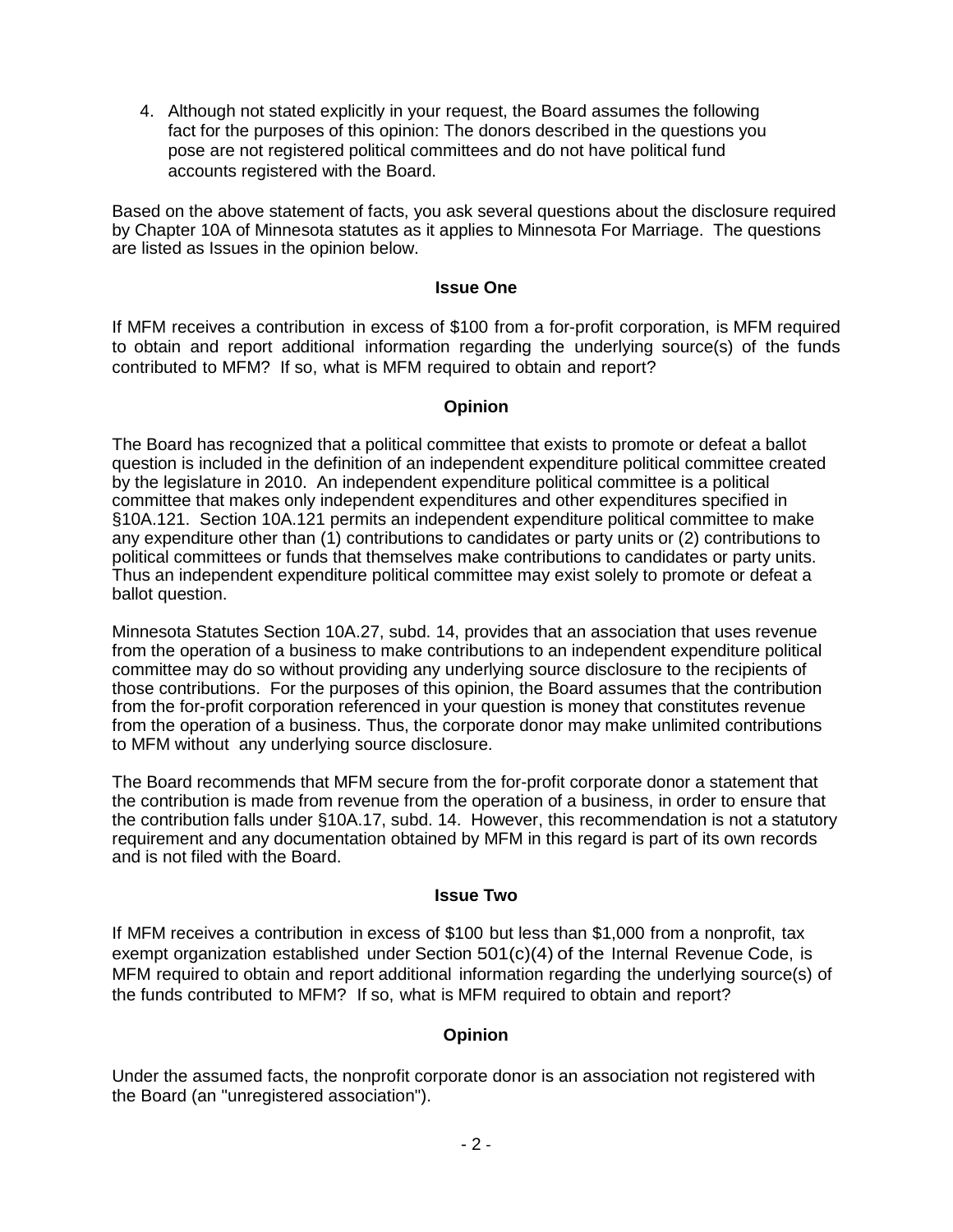Minnesota Statutes section §10A.27, subd. 15, provides that an unregistered association that does not contribute \$5,000 or more to political committees or funds that exist to support a particular ballot question is not required to provide any disclosure of the sources of money it uses to make the contributions. If MFM receives a contribution from a nonprofit corporation, it will be required to ask the donor whether the donor has made contributions aggregating \$5,000 or more in a calendar year to political committees or funds that are established to promote or defeat the particular ballot question. If the nonprofit corporation has not made \$5,000 or more in such contributions, no disclosure of the nonprofit corporation's sources of money used to make the contribution is required.

If the nonprofit corporation has made aggregate contributions of \$5,000 or more in the calendar year to political committees or funds to promote or defeat a ballot question, it is required to provide to MFM with disclosure related to the sources of money it used to make the contribution to MFM. The disclosure statement must include itemized underlying sources, if any, and a total representing the amount attributable to sources for which itemization is not required.

To determine if any underlying source(s) of funding for the nonprofit corporation's contribution to MFM must be itemized, the donor may:

(1) Determine on a pro-rated basis, compared to the total membership dues, fees, and/or donations received by the association during the calendar year, each donor's share of the association's contribution to MFC. "Donor" in the context of this requirement means an individual or association that has paid dues or membership fees or made donations to the nonprofit corporation.

If no donor's pro-rated share is \$1,000 or more, then no itemization of underlying sources is required.

If the pro-ration method is used and if there are donors to the nonprofit corporation whose pro-rated share of the contribution to MFM is \$1,000 or more, the nonprofit corporation must itemize those donors as underlying source(s) of funding for its contribution to MFM.

(2) In the alternative, the nonprofit corporation may instead choose to allocate its contribution to MFM to specific donors to the nonprofit corporation. If it uses this method, it may select from its donors and allocate to its contribution to MFM all or part of each selected donor's dues, fees, and/or donations paid to the nonprofit corporation.

If a donor's dues, fees, and/or donations paid to the nonprofit corporation during the calendar year and allocated to the contribution to MFM total \$1,000 or more, the individual must be itemized as an underlying source.

Under either method of identifying underlying sources, it is possible that all or most of the nonprofit corporation's contribution to MFM will result from sources that are not required to be itemized. If that is the case, the donor corporation must indicate the amount of the contribution to MFM that is attributed to non-itemized underlying sources.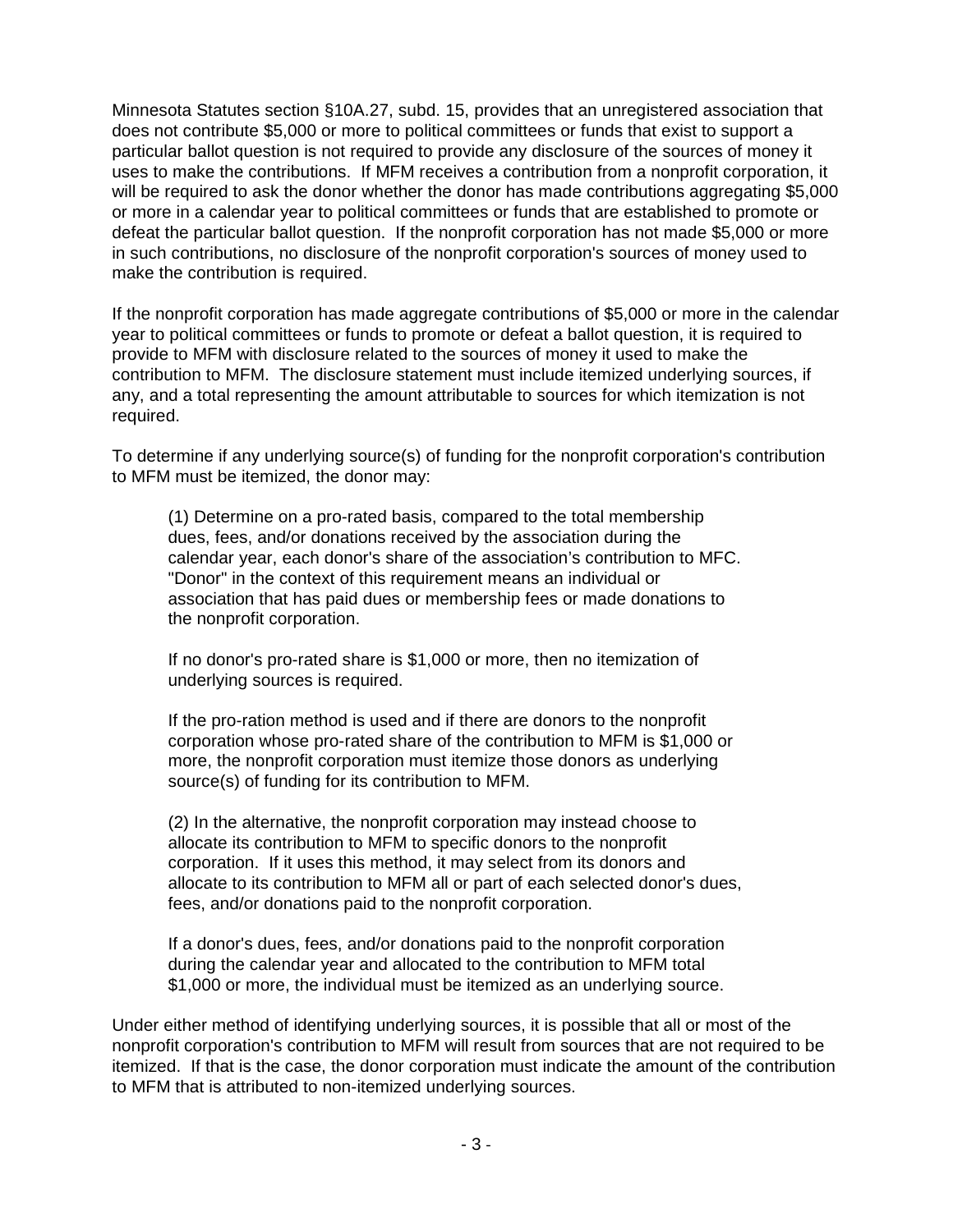The Board provides a form which may be used by the donor corporation to provide MFM with the required underlying source disclosure statement.

The underlying source disclosure must be provided to MFM prior to the due date for the next report on which MFM will disclose the nonprofit corporate donor's contribution. MFM must provide the Board with the statement when it files the report including that contribution.

### **Issue Three**

If MFM receives a contribution of \$1,000 or more from a nonprofit, tax exempt organization established under Section 501(c)(4) of the Internal Revenue Code, is MFM required to obtain and report additional information regarding the underlying source(s) of the funds contributed to MFM? If so, what is MFM required to obtain and report?

# **Opinion**

As explained in the discussion of Issue Two, underlying source disclosure is not triggered by the amount donated to MFM, but by the total amount donated by the subject donor to all political committees or funds that are registered to promote or defeat the same ballot question. Thus, the response to Issue Two addresses this question as well.

# **Issue Four**

If MFM receives a contribution in excess of \$100 but less than \$1 ,000 from a church or church organization established under Section 501(c)(3) of the Internal Revenue Code or, alternatively, an unincorporated association, is MFM required to obtain and report any additional information regarding the underlying source(s) of the funds contributed to MFM? If so, what is MFM required to obtain and report? Does it make a difference if the church is not incorporated?

# **Opinion**

Unregistered association status applies to any association not registered with the Board without regard to its nonprofit status or lack thereof under the federal Internal Revenue Code. Thus, a nonprofit corporation operating under Internal Revenue Code section 501(c)(3) or an unincorporated association are both unregistered associations under Chapter 10A. As a result, these unregistered associations are subject to the same requirements as other unregistered associations. The response to Issue Two above also applies to the associations specified in the question posed in Issue Four.

# **Issue Five**

If MFM receives a contribution of \$1,000 or more from a church or church organization established under Section 501(c)(3) of the Internal Revenue Code or, alternatively, an unincorporated association, is MFM required to obtain and report any additional information regarding the underlying source(s) of the funds contributed to MFM? If so, what is MFM required to obtain and report?

# **Opinion**

For the reasons stated in response to Issues Three and Four above, the response to Issue Two also applies to those unregistered associations that are the subject of the question posed in Issue Five.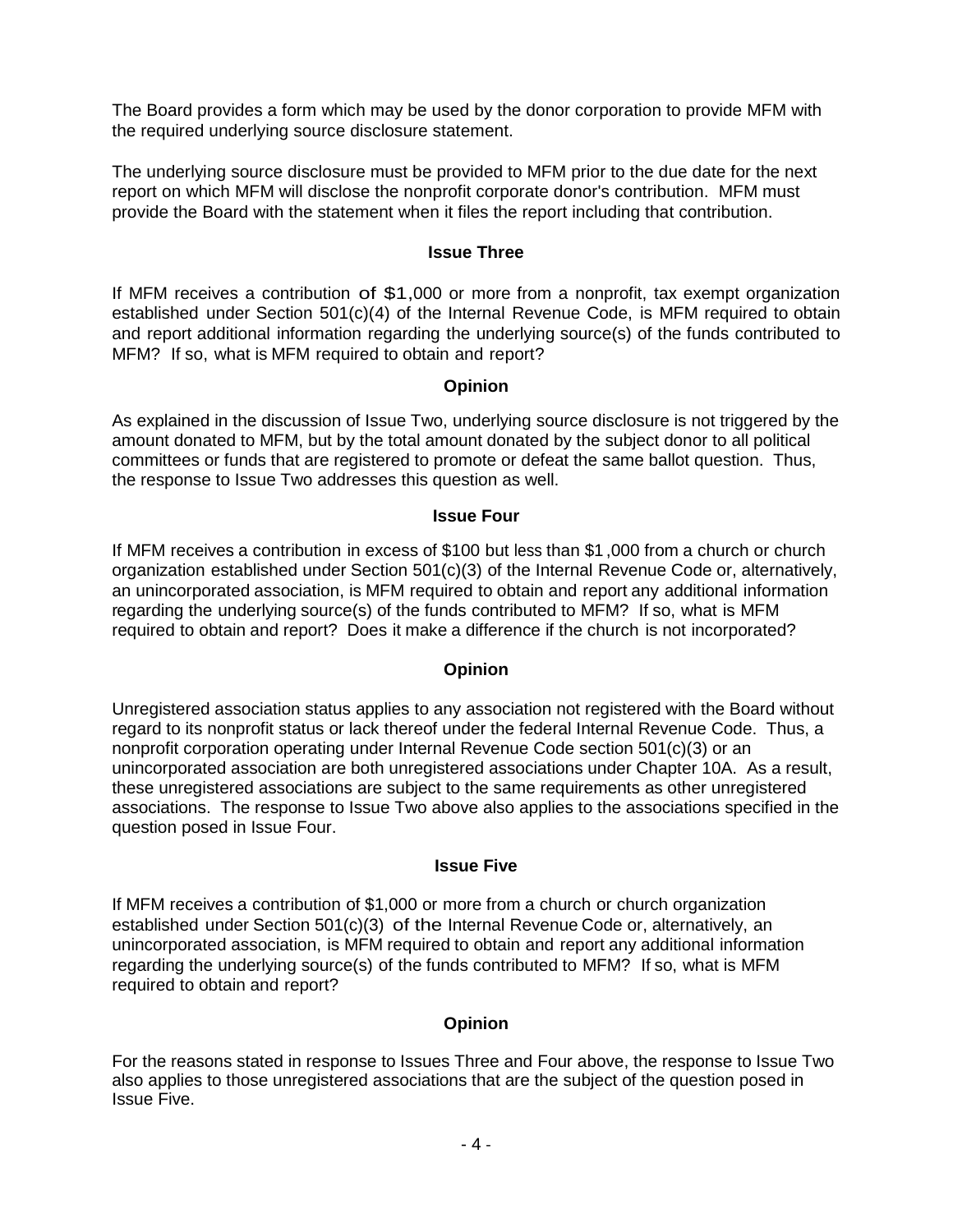#### **Issue Six**

What legal liability does MFM have, under the Board's various Statements of Guidance issued at its various meetings in 2011, to obtain and report donors to donors, underlying sources of contributions, allocation(s) of contributions by donors, and other similar information referenced in the Board's Statements of Guidance?

# **Opinion**

The Board's Statements of Guidance are not law; but they explain how the Board will apply Chapter 10A. Thus, MFM has no legal liability under the Statements of Guidance. Any legal obligation arises under the applicable provisions of Chapter 10A.

The reporting structure for independent expenditure political committees or funds, which is available to independent expenditure political committees or funds, provides penalties for failure to comply with the underlying source disclosure requirements of §10A.27, subd. 15 and 16. Under §10A.27, subd. 17, the a penalty of up to \$25,000 may be imposed on both the donor and the recipient for an unintentional violation of the requirements to provide underlying source disclosure. If the failure to provide the required underlying source disclosure is intentional, there is no maximum penalty for failure to comply.

# **Comment**

In the Background section of your request, you make the following statement:

Prior to 2011 and the recent Guidance(s) issued by the Board, MFM could receive contributions to its political fund from corporations and would report the corporate name and address and the amount of the corporate contribution if in excess of \$100.

Your assessment of the requirements of Chapter 10A prior to the Board's recent guidance states only part of a political committee's reporting requirement. Prior to new legislation enacted in 2010, Minnesota Statutes Section 10A.27, subd. 13, specified the disclosure that a political committee must obtain from the donor when accepting money from an association not registered with the Board. In addition to reporting the donor information as you indicate in your statement, a political committee was required to provide the §10A.27, subd. 13, disclosure with the report disclosing the unregistered association contribution.

Under the 2010 legislation ballot question political committees or funds may provide underlying source disclosure under the new provisions of §10A.27, subd. 15, in lieu of under 10A.27, subd. 13.

Issued December 8, 2011 \_\_\_\_\_\_\_\_\_/s/ John Scanlon\_\_\_\_\_\_\_\_\_\_\_\_\_

John Scanlon, Chair Campaign Finance and Public Disclosure Board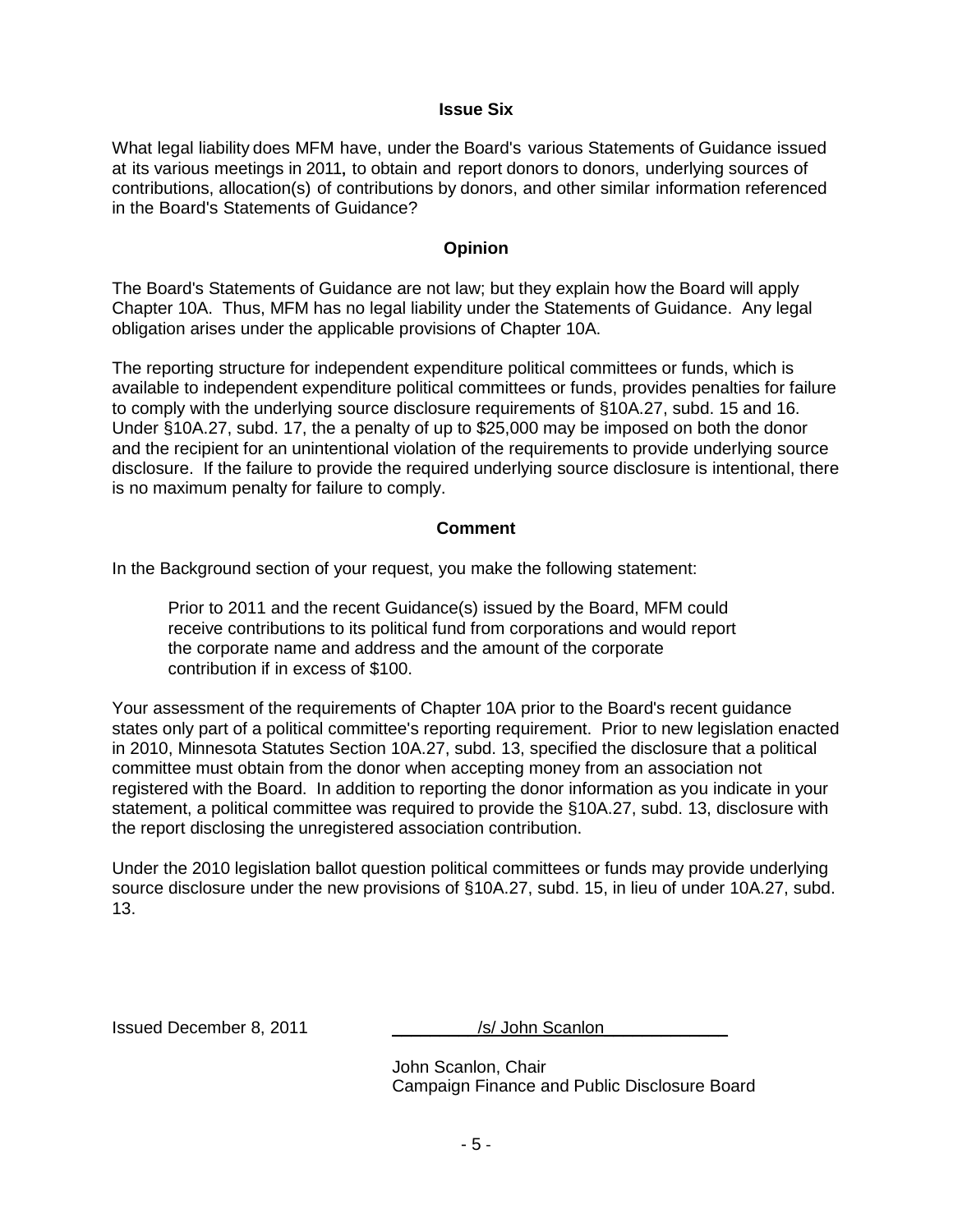# **Relevant Statutes**

#### **10A.01 DEFINITIONS**

. . .

Subd. 18a. **Independent expenditure political committee.** "Independent expenditure political committee" means a political committee that makes only independent expenditures and disbursements permitted under section 10A.121, subdivision 1.

# **10A.121 INDEPENDENT EXPENDITURE POLITICAL COMMITTEES AND INDEPENDENT EXPENDITURE POLITICAL FUNDS**

Subdivision 1. **Permitted disbursement.** An independent expenditure political committee or an independent expenditure political fund, in addition to making independent expenditures, may:

(1) pay costs associated with its fund-raising and general operations;

(2) pay for communications that do not constitute contributions or approved expenditures; and

(3) make contributions to other independent expenditure political committees or independent expenditure political funds.

# **10A.27 CONTRIBUTIONS**

. . .

Subd. 13. **Unregistered association limit; statement; penalty.** (a) The treasurer of a political committee, political fund, principal campaign committee, or party unit must not accept a contribution of more than \$100 from an association not registered under this chapter unless the contribution is accompanied by a written statement that meets the disclosure and reporting period requirements imposed by section 10A.20. This statement must be certified as true and correct by an officer of the contributing association. The committee, fund, or party unit that accepts the contribution must include a copy of the statement with the report that discloses the contribution to the board. This subdivision does not apply when a national political party contributes money to its affiliate in this state.

(b) An unregistered association may provide the written statement required by this subdivision to no more than three committees, funds, or party units in a calendar year. Each statement must cover at least the 30 days immediately preceding and including the date on which the contribution was made. An unregistered association or an officer of it is subject to a civil penalty imposed by the board of up to \$1,000, if the association or its officer:

(1) fails to provide a written statement as required by this subdivision; or

(2) fails to register after giving the written statement required by this subdivision to more than three committees, funds, or party units in a calendar year.

(c) The treasurer of a political committee, political fund, principal campaign committee, or party unit who accepts a contribution in excess of \$100 from an unregistered association without the required written disclosure statement is subject to a civil penalty up to four times the amount in excess of \$100.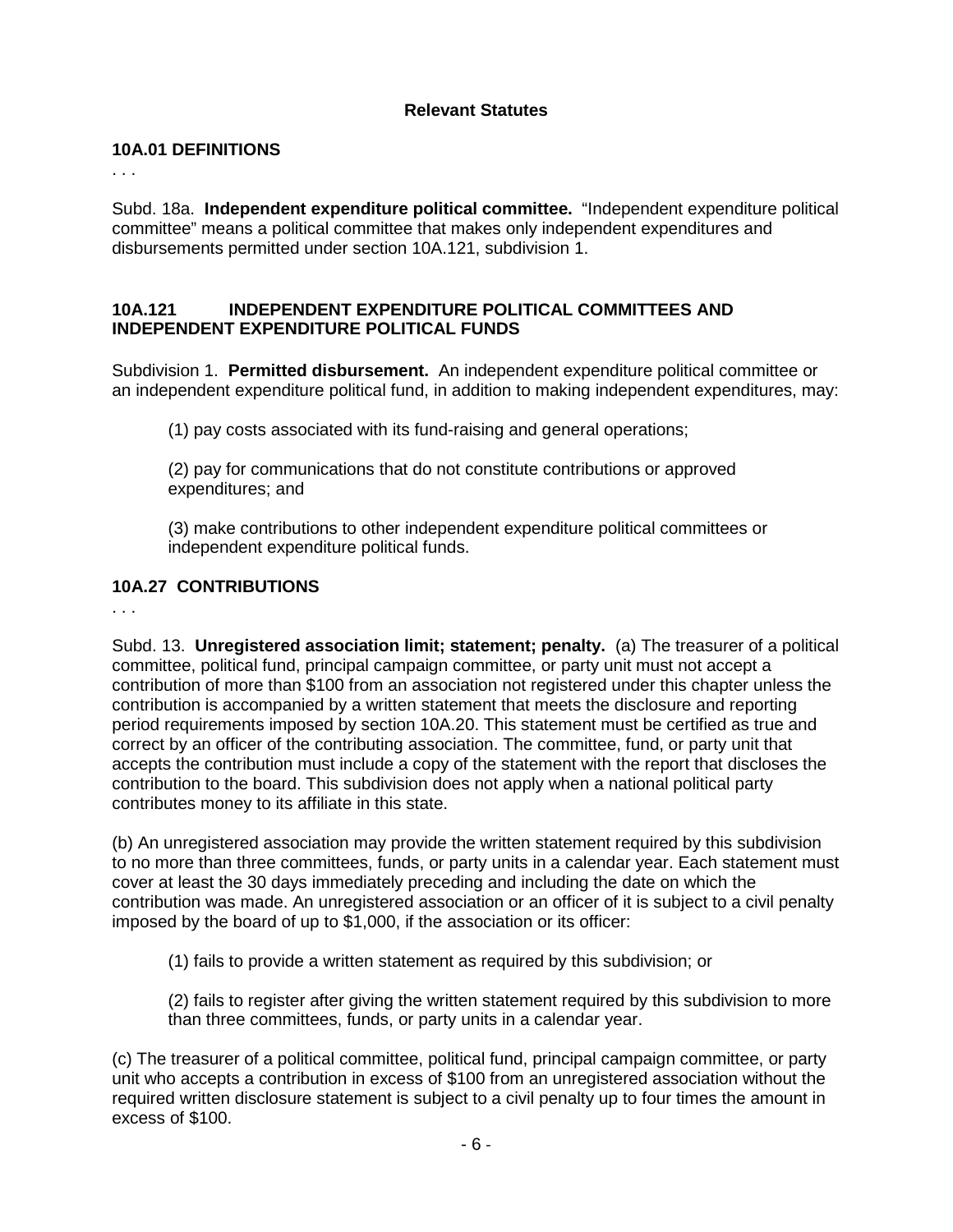Subd. 14. **Contributions of business revenue.** An association may, if not prohibited by other law, contribute revenue from the operation of a business to an independent expenditure political committee or an independent expenditure political fund without complying with subdivision 13.

Subd. 15. **Contributions of dues or contribution revenue.** (a) An association may, if not prohibited by other law, contribute revenue from membership dues or fees, or from contributions received by the association to an independent expenditure political committee or an independent expenditure political fund without complying with subdivision 13. Before the day when the recipient committee or fund's next report must be filed with the board under section 10A.20, subdivision 2 or 5, an association that has contributed \$5,000 or more in aggregate to independent expenditure political committees or funds during the calendar year must provide in writing to the recipient's treasurer a statement that includes the name, address, and amount attributable to each individual or association that paid the association dues or fees, or made contributions to the association that, in total, aggregate \$1,000 or more of the contribution from the association to the independent expenditure political committee or fund. The statement must also include the total amount of the contribution from individuals or associations not subject to itemization under this section. The statement must be certified as true and correct by an officer of the donor association.

(b) To determine the membership dues or fees, or contributions made by an individual or association that exceed \$1,000 of the contribution made by the donor association to the independent expenditure political committee or fund, the donor association must:

(1) apply a pro rata calculation to all unrestricted dues, fees, and contributions received by the donor association in the calendar year; or

(2) as provided in paragraph (c), identify the specific individuals or associations whose dues, fees, or contributions are included in the contribution to the independent expenditure political committee or fund.

(c) Dues, fees, or contributions from an individual or association must be identified in a contribution to an independent expenditure political committee or fund under paragraph (b), clause (2), if:

(1) the individual or association has specifically authorized the donor association to use the individual's or association's dues, fees, or contributions for this purpose; or

(2) if the individual's or association's dues, fees, or contributions to the donor association are unrestricted and the donor association designates them as the source of the subject contribution to the independent expenditure political committee or fund. After a portion of an individual's or association's dues, fees, or contributions to the donor association have been designated as the source of a contribution to an independent expenditure political committee or fund, that portion of the individual's or association's dues, fees, or contributions to the donor association may not be designated as the source of any other contribution to an independent expenditure political committee or fund.

(d) For the purposes of this section, "donor association" means the association contributing to an independent expenditure political committee or fund that is required to provide a statement under paragraph (a).